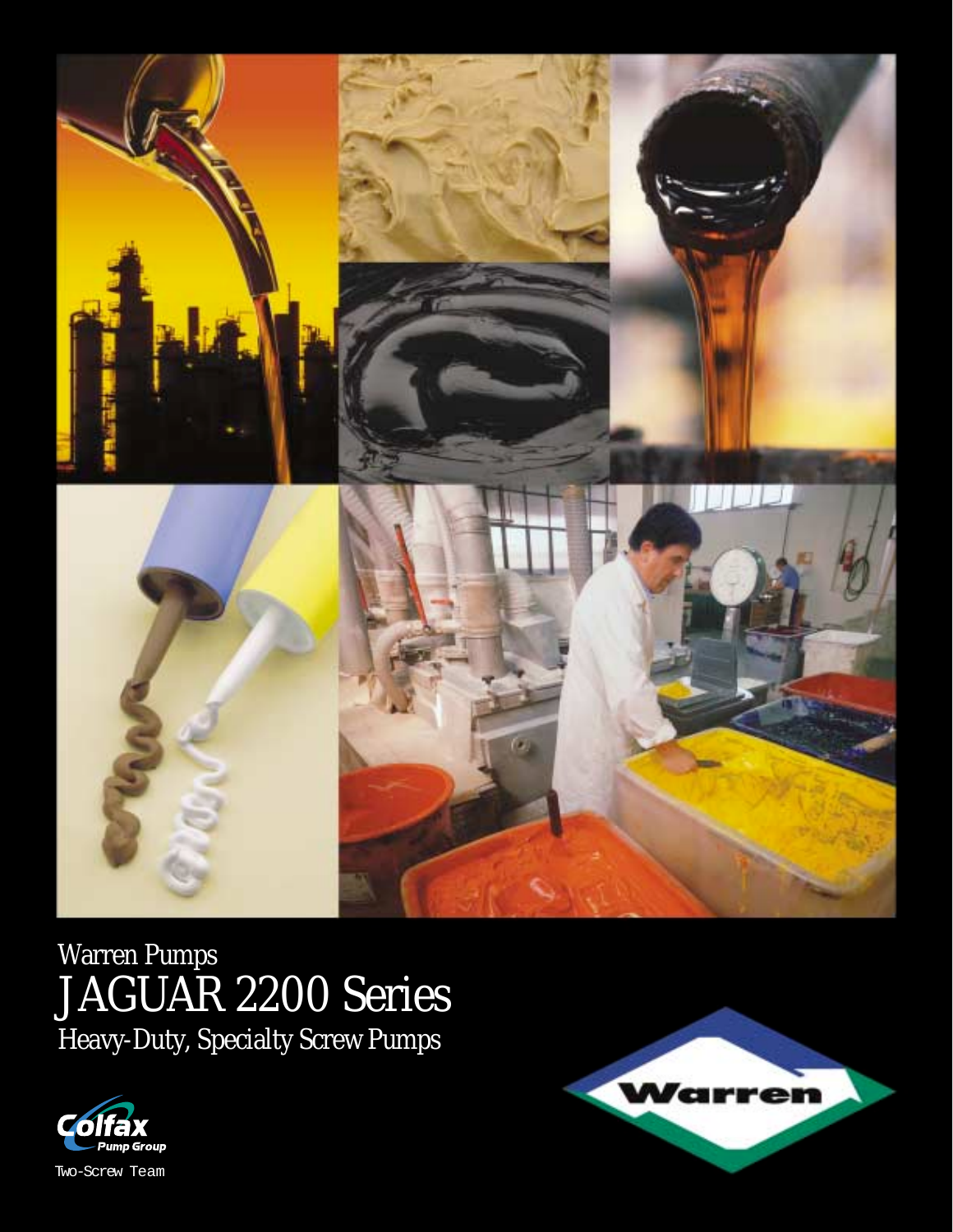# JAGUAR 2200 Series Heavy-Duty, Specialty Screw Pumps

- Capacities to 4800 GPM
- Discharge pressures to 1000 PSI
- Viscosities to 150,000,000 SSU

#### **Advantages**

- Flexible Design
- Variety of Material Options
- Accommodates Most Seal Designs
- Hopper-Style Suction Available
- Capable of handling shear sensitive fluids

#### **Applications**

- **Chemical Process Industry** polymers, synthetic fibers
- **Petroleum Industry** asphalt, vacuum bottoms, residuals, crude oils
- **General Industry** food, power, barges

#### **Options**

- Iron, Cast Steel, Stainless Steel Casing
- Chrome Plated Bores
- Hard Fused Coating on Rotors
- Nitrided Timing Gears
- External Seal Lubrication
- General Compliance with API676



*Typical hopper style Jaguar suitable for mounting beneath a reactor.*

# **Bearings**

Radial loading is handled by heavy-duty roller bearings at five locations that are sized to handle maximum loads. These bearings are oil lubricated. The heavy-duty double-row thrust bearing locks the drive shaft in position axially. This pump's unique six bearing design is the result of more than 50 years of experience in high pressure applications.

### Hardened Steel Double Helical Timing Gears

Hardened steel double helical timing gears are used to prevent metal-to-metal contact between the meshed rotating screws. The clearance between the pumping screws provides longer pump life and higher average efficiencies over the life of the pump.

The double helical concept allows for multiple tooth engagement and prevents screw flanking. Both are features that commonly used spur-type gears cannot provide.

## Suction Advantages

These pumps come with a variety of suction options. These include center-suction, hopper suction, high-pressure suction and extending the screws into the suction features. This accommodates a wide range of process variations such as low NPIPR and high suction pressure. Also, the top suction hopper design allows for direct connection to the bottom of the tanks or reactors.

# Back Pull Out

Rotor removes for inspection or repair without disturbing piping or driver. One-craft maintenance.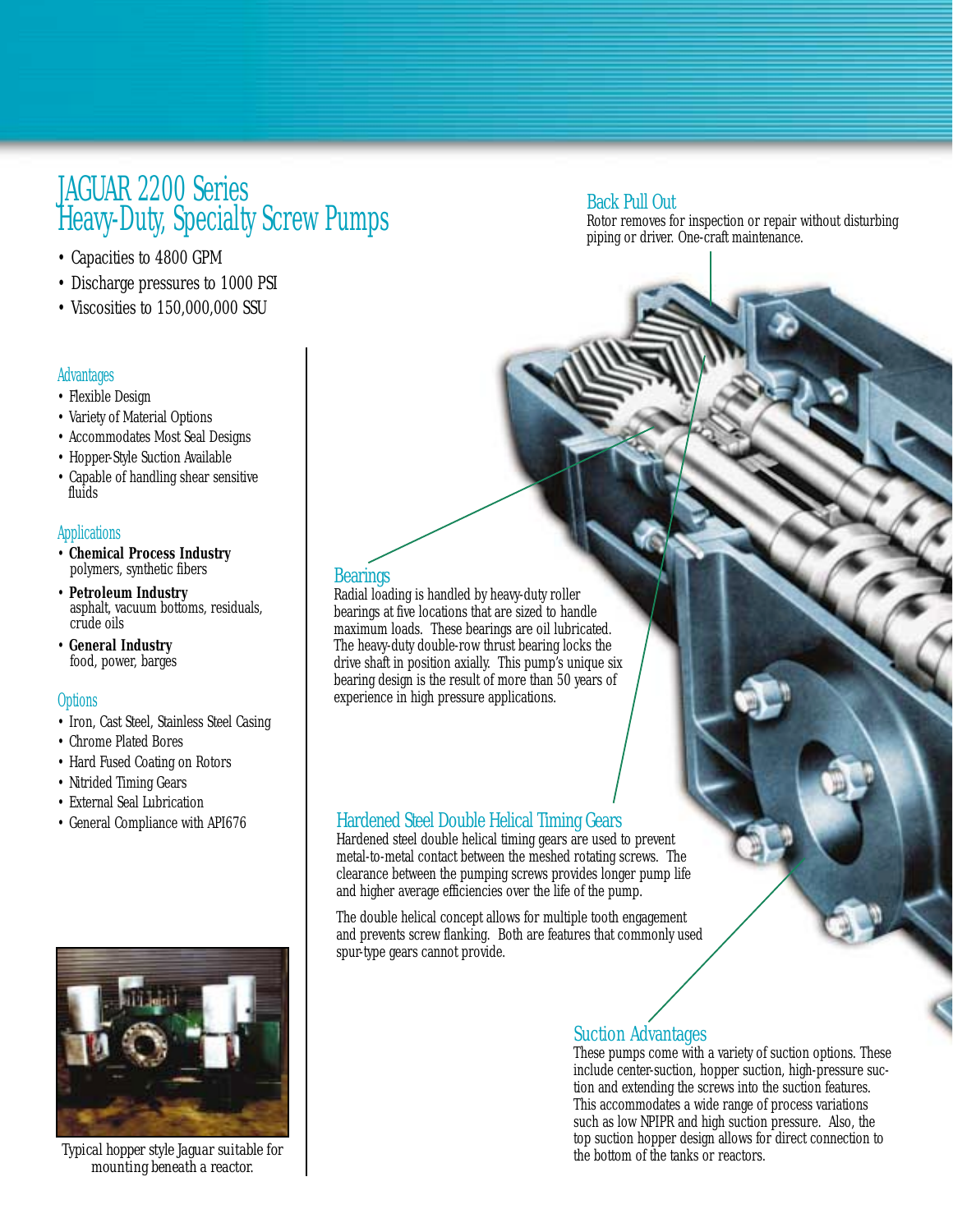

### Body

The solid cast body is generously ribbed and has thick cross sections resulting in increased rigidity. The suction flow passage is designed to provide a constant area from the flange opening to the screw entrance allowing for the best NPSH capabilities of any similarly sized pump.

#### Wear Protection

To insure long life in tough services, the critical pumping surfaces are coated. The body bore can be coated with an electrolytically applied industrial hard chrome. The screws can have a variety of OD coatings with hardness in excess of 60 (Rockwell C). Nitriding and other coating combinations are added features that, when combined with the chrome lined bore, have proven to be the best wear protection in the industry.

#### **Jacketing**

Optional jacketing of the pump body and stuffing box housing is available for circulation of steam or thermal fluids. The suction passages, bore walls, and discharge areas are enclosed to ensure uniform temperature distribution. Connections are supplied for inlet and outlet circulation.

#### High Efficiency Screw Profile

Having mastered the manufacture of pumping screws, Warren can offer the 2200 Series in a variety of screw pitches, and combined with the "QNS" screw profile offers the highest efficiency twin screw pump in the industry. This is as a result of over 50 years of manufacturing and testing performed on our test stands and in field conditions.

#### Integral Screw and Shaft

Each rotor is of an integral design, meaning that the entire screw and shaft is machined out of one piece of material, allowing for maximum rigidity and stiffness. This minimizes shaft deflection, an important consideration in high-pressure pumps.

### Split Stuffing Box / Bracket (Not Shown)

The stuffing box housing is a separate bracket. This design is large enough to accommodate a wide variety of seal makes and designs, and also allows for greater access to the stuffing boxes during assembly or maintenance. The mechanical seals can be installed or inspected without obstruction.